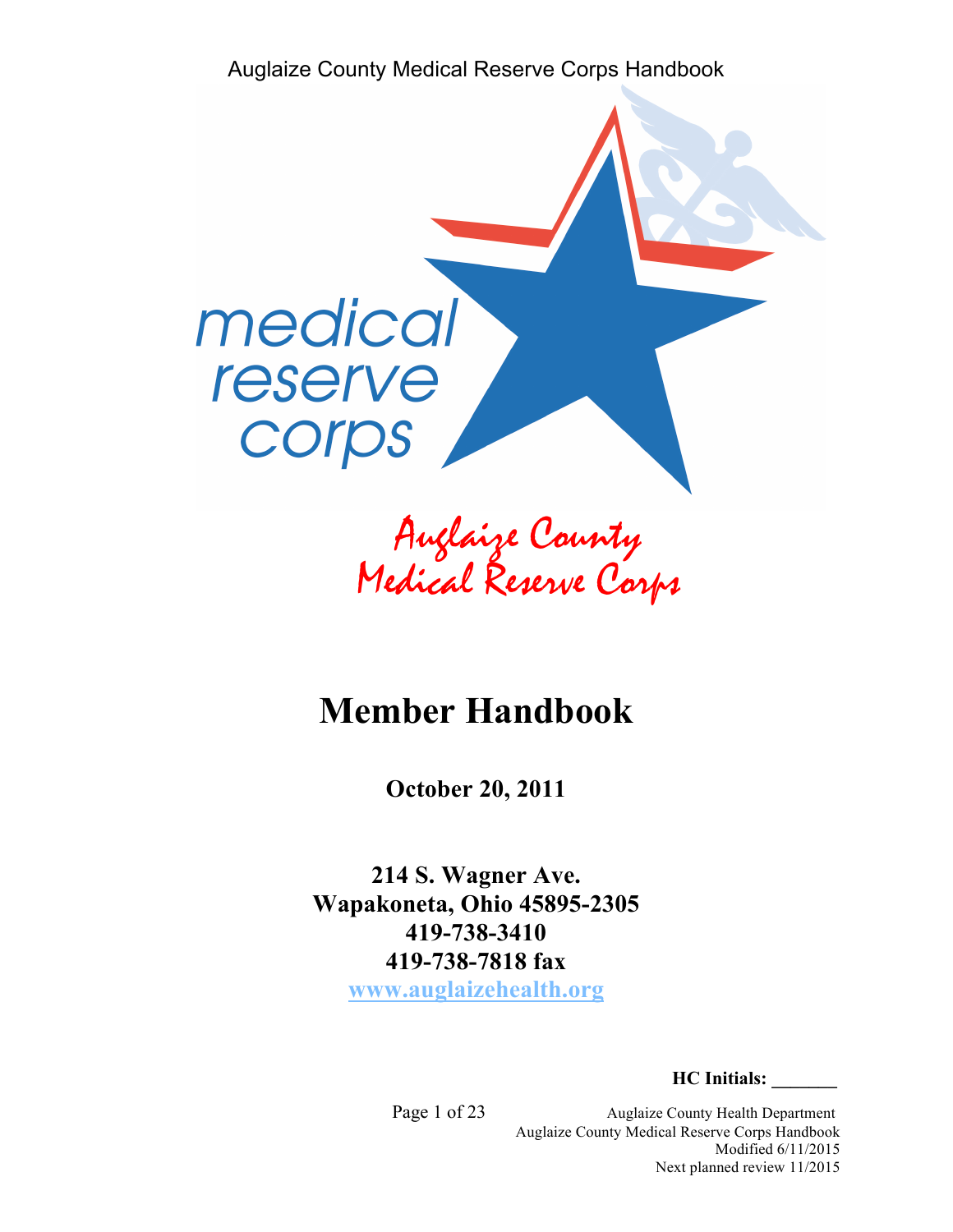Since August 23, 2007 edition revisions made to:

- Membership requirements section page 8
- Auglaize County MRC Advisory Board page 11
- MRC Membership Levels section page 13

Since October 19, 2008 editions revisions made to:

- Overview page 5
- Level 2 Renew page 13

October, 2011 the Handbook was revised as follows:

- Surgeon General's page updated
- Mercer County removed from "Overview"
- "If both counties are in a state of declared emergency the MRC will split membership by county of residence so that volunteers can support their own county." (Removed)
- "All accepted volunteers must pass a background check." (Added to Competency Statements)
- "MRC members *who are working as medical care personnel* are required to be currently licensed and/or certified to provide any level of medical care and must work within the scope of their licensure." (Removed from Membership Requirements)
- "A member who changes their licensure must notify the coordinator immediately." (added to Membership Requirements)
- "further they must submit to a background check paid for by the MRC" (added to Membership Requirements)
- "Michael Wurst" replaced by the "the MRC coordinator" in "1. Membership Requirements"
- "Appointments to these positions are approved by the Auglaize County MRC Board and the Auglaize County Health Commissioner," (removed from Structure of the AugCoMRC and replaced by :) "Appointments to these positions are through election by majority of the registered volunteers (Level 2 through 4) at the last meeting of the odd years. Members may be election to the same office for no more than 2 elected periods. If a vacancy occurs in an elected office, the body of registered volunteers (Level 2 through 4) will determine at the next meeting if an election will occur for that position or if the executive committee will appoint a person to complete the term of the office."
- "twenty-one" (removed from Membership Requirements) replaced with "eighteen"
- Added leadership job descriptions, pages  $8 \& 9$
- Revised membership levels, pages 15 & 16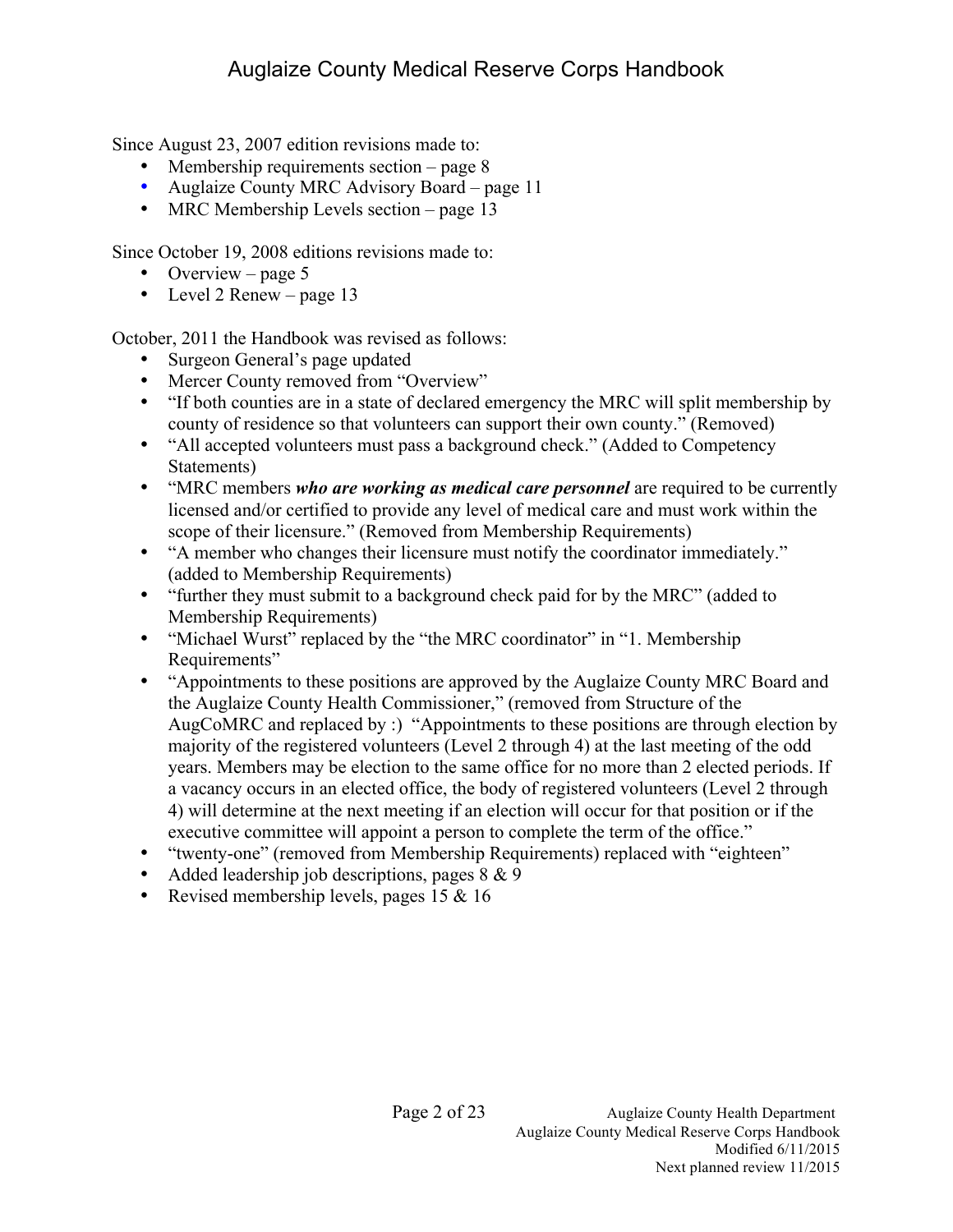# **Preface**

In the wake of the September 11, 2001 terrorist attacks, thousands of Americans responded by volunteering their talents and skills to help others. Many more Americans asked, "What can I do to help?"

During his 2002 State of the Union address, President George W. Bush called on all Americans to make a lifetime commitment of at least 4,000 hours – the equivalent of two years of their lives – to serve their communities, the nation and the world. President Bush created the USA Freedom Corps to help Americans answer his call to service and to foster a culture of service, citizenship and responsibility.

Citizen Corps is the component of USA Freedom Corps that creates local opportunities for individuals to volunteer to help their communities prepare for and respond to emergencies by bringing together local leaders, citizen volunteers and the network of first responder organizations, such as fire departments, police departments and emergency medical personnel. Many existing volunteer organizations are working with mayors, county executives, and others to establish strong local Citizen Corps Councils in order to enhance voluntary services. Currently, three federal agencies administer five national level programs that form the basis of the Citizen Corps. More information about the Citizen Corps programs can be obtained at **www.citizencorps.gov** or **www.usafreedomcorps.gov** .

The Medical Reserve Corps is the component of the Citizen Corps that will bring together local health professionals and others with relevant health-related skills to volunteer in their community. These volunteers will assist local, existing community emergency medical response systems as well as provide a group of readily trained and available resources to help a community deal with pressing public health needs and improvements. Citizen Corps Councils and Medical Reserve Corps units will vary from community to community, depending on each community's needs and the decisions made by the community's leadership and its citizens. The initiatives in all communities share the common goal of engaging volunteers in helping their communities prevent, prepare for and respond to crime, disasters, pressing public health needs and emergencies of all kinds.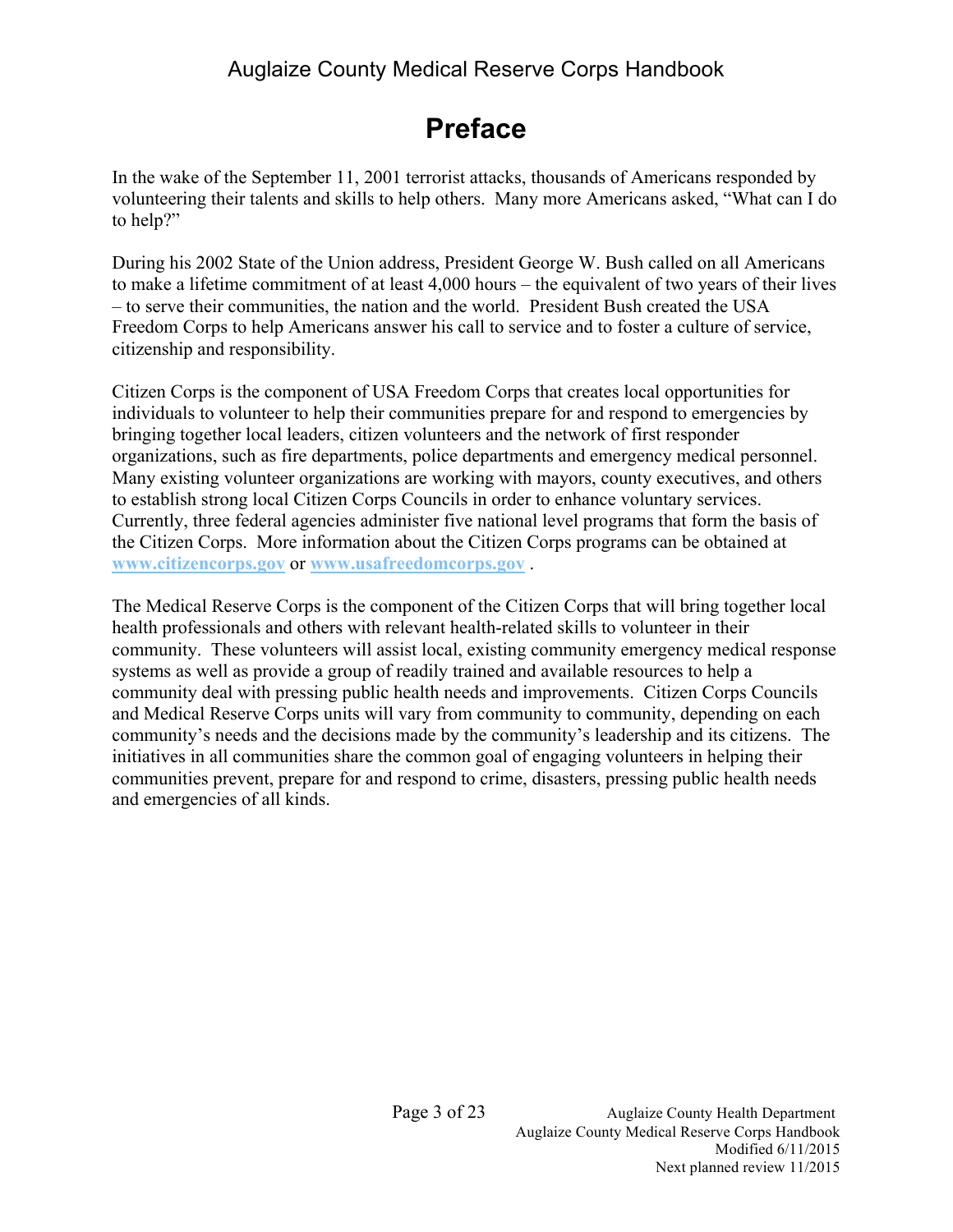# **Medical Reserve Corps (MRC)**

**A Message from Regina M. Benjamin, MD, MBA, VADM, USPHS United States Surgeon General**



Dear MRC Leaders and Volunteers,

As we embark on a new year, many people will resolve to make positive changes in their lives. I encourage you to capitalize on this by promoting and being involved in public health initiatives in 2011. The Medical Reserve Corps is in a key position in communities across the country to directly impact the health of Americans. Your reach and breadth of knowledge, skills, and service is inspiring. I am excited by the possibilities for the MRC!

One way the MRC can make a huge impact right now is through First Lady Michelle Obama's Let's Move! campaign. This campaign has an ambitious national goal of solving the challenge of childhood obesity within a generation so that children born today will reach adulthood at a healthy weight. Let's Move! combats the epidemic of childhood obesity by engaging every sector that impact the health of children and providing schools, families and communities with simple tools to help kids be more active, eat better, and live healthier. Medical Reserve Corps volunteers can play a key role in carrying out the objectives of this important campaign in their communities.

Let's Move Faith and Communities inspires healthy eating and physical activity. To learn more about how you can further awareness and prompt action in communities across the country, visit: http://www.whitehouse.gov/sites/default/files/microsites/Lets-Move-Toolkit-Faith-Communities.pdf. Let's Move Cities and Towns encourages mayors and elected officials to make a commitment to a longterm, sustainable, and holistic approach to fight childhood obesity, recognizing that every city is different, and every town will require a distinct approach to the issue. Including the MRC in the approach can be part of that commitment. More information can be found at  $\frac{http://www.letsmove.gov/officials-step-1.php.}{}$ 

As community level volunteers with a focus on health, you are in an ideal position to directly impact children's health and make a real difference in solving the problem of childhood obesity. Each encounter you have with a parent or caregiver is an opportunity to help them understand the importance of optimal nutrition and physical activity from the earliest moments of life through adulthood. You can, for example, make BMI screening a part of your unit's public health activities, talk to new parents about first foods and breastfeeding, and consider sharing your expertise with other community groups and organizations that support childhood health and wellness.

Thank you for the efforts you are already taking to improve the health and safety of your communities. I know that, together, we can do even more to reduce the number of overweight and obese children.

Kind regards, Regina M. Benjamin, MD, MBA VADM, USPHS United States Surgeon General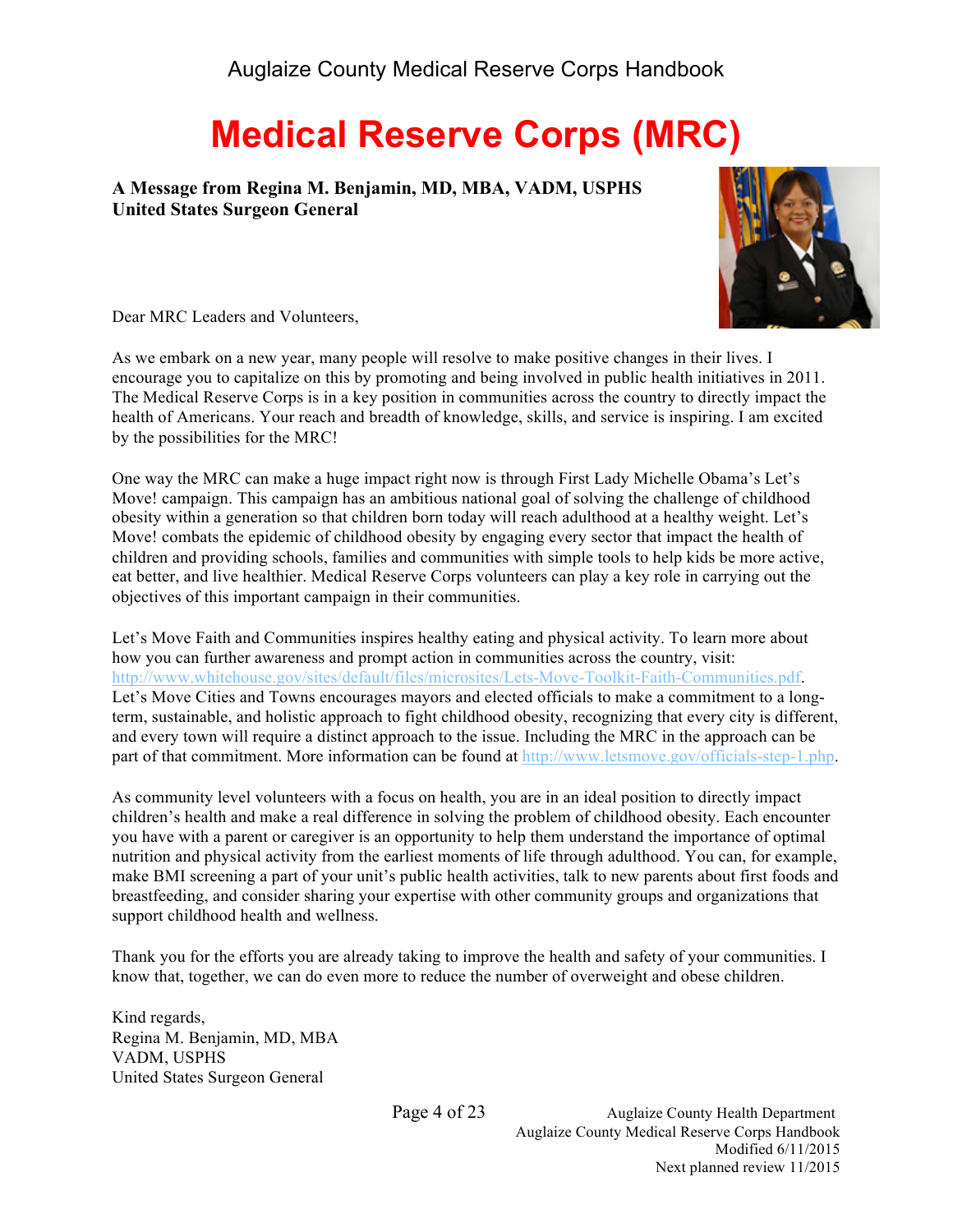#### Mission Statement

The mission of the Auglaize County Medical Reserve Corps is to establish a team of local volunteer medical and public health professionals who work with the Citizens Emergency Response Team (CERT) to contribute their skills and expertise throughout the year as well as during times of community need.

## **Overview**

The Auglaize County Medical Reserve Corps accepts membership from Auglaize Counties. The unit is county-based and functions as a way to organize and utilize volunteers who want to donate their time and expertise to prepare for and respond to emergencies, and to promote healthy living throughout the year. If either Auglaize or Mercer County is in an emergency, the Medical Reserve Corps volunteers from both counties will supplement existing emergency and public health resources.

Medical Reserve Corps volunteers include medical and public health professionals such as physicians, nurses, pharmacists, dentists, veterinarians, and epidemiologists. Many community members—interpreters, chaplains, office workers, legal advisors, and others—can fill key support positions.

## Why become a Registered Volunteer

By registering in advance of an emergency, the Auglaize County Medical Reserve Corps has time to verify licensure and confirm background checks to allow registered volunteers to be called and placed quickly in an emergency. Registered volunteers can take part in Health Department exercises and training for emergencies. They will also have input to the direction the Auglaize County Medical Reserve Corps takes. Volunteers who wait until the emergency is declared will need to be processed through at Volunteer Reception Center (VRC), and wait until background checks and professional licensure can be completed before being assigned.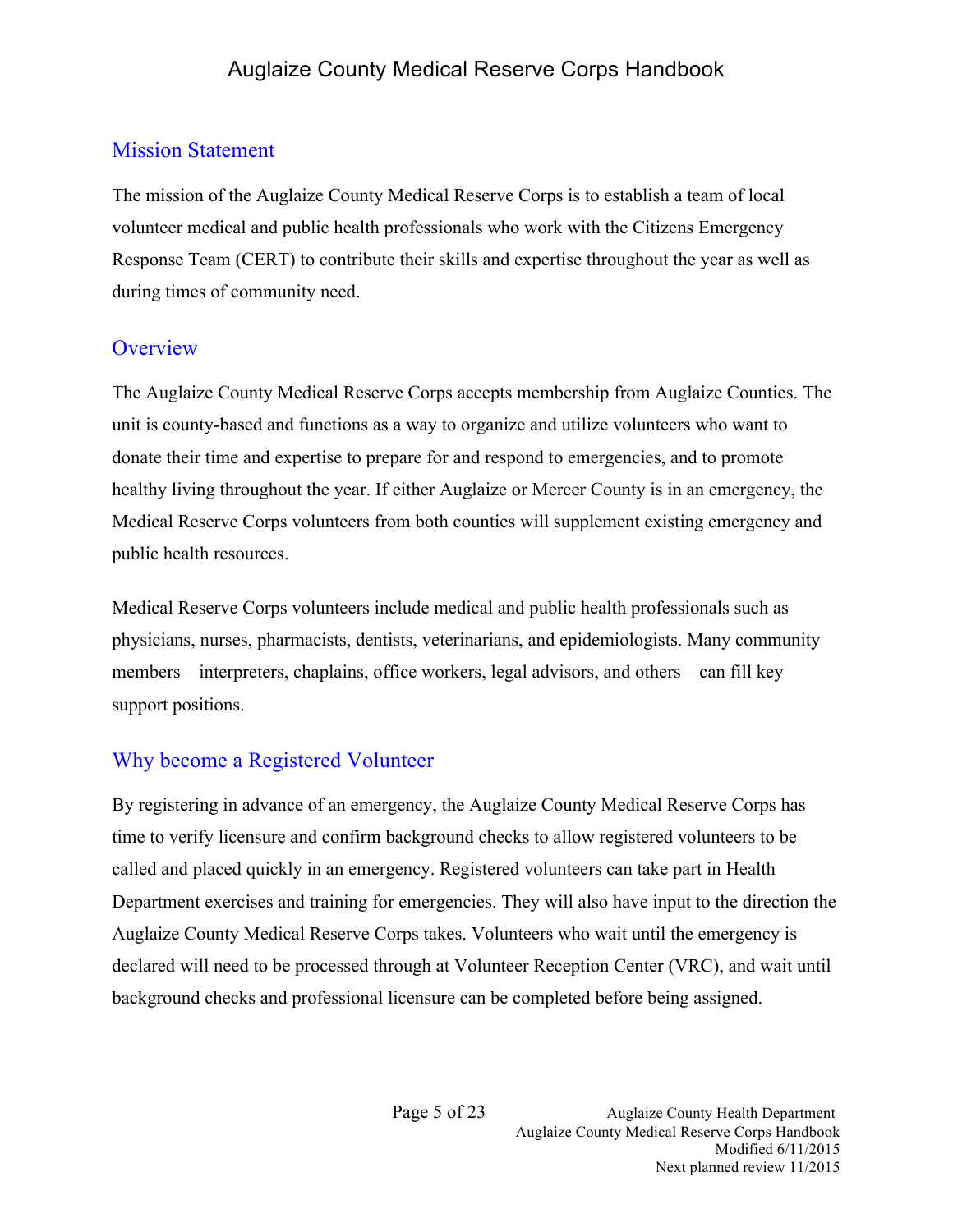## Volunteer Availability

As with any volunteer system the volunteers offer their services in advance; however, when the opportunity to serve presents itself these individuals may have personal, family, or employment obligations that do not allow them to serve. It is understood that this may happen; that is the reason for registering as many volunteers as possible to have a sufficient quantity of volunteers to meet the need when present. Volunteers are expected to serve in their home county first. All volunteers operate under the Incident Command System (ICS) in a declared emergency.

## Competency Statements

Broad competency statements are generally measurable only over time, or in complex situations; sub-competencies used for educational purposes are generally measurable within the time span of a single class or course.

The Auglaize County Medical Reserve Corps will accept into its membership any person with medical licensure, including but not limited to Medical, Nursing and Ancillary Health professions or persons with other non-medical skills, such as Clergy and Language Interpreters who will assist in the performance of the Auglaize County Medical Reserve Corps to serve and protect the public. All accepted volunteers must pass a background check.

## Structure of the Auglaize County Medical Reserve Corps

The Auglaize County Medical Reserve Corps is organized through the Auglaize County General Health Department. The Health Department sponsors the Auglaize County Medical Reserve Corps as a part of the Auglaize County Citizen Corps Council which is administered by the Auglaize County Emergency Management Agency. The Citizen Corps Council is a component of USA Freedom Corps established by President George W. Bush in 2002.

Administration for the program is provided by the Health Department Coordinator appointed or approved by the Auglaize County Health Commissioner.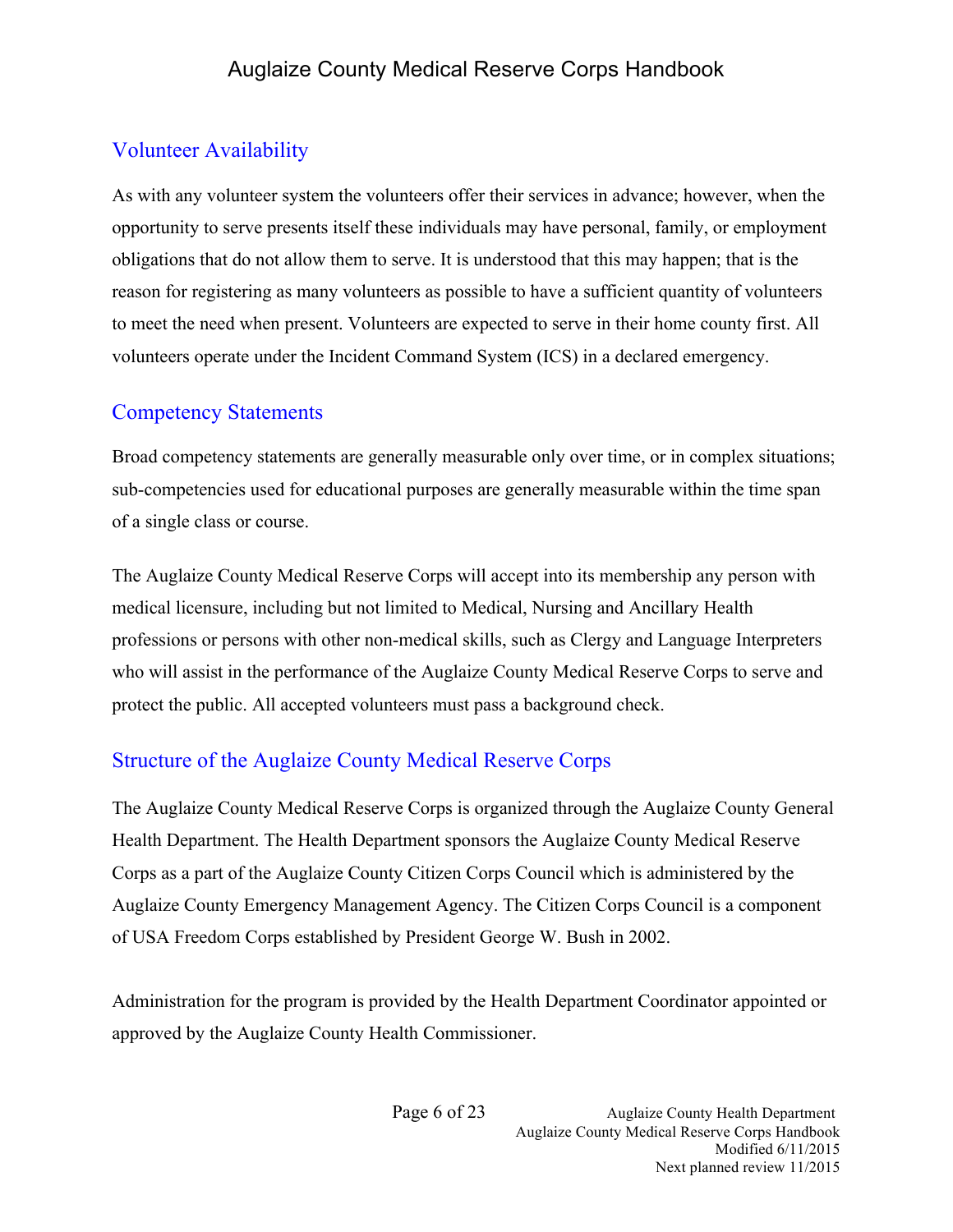When the Auglaize County Medical Reserve Corps is mobilized (for an exercise or an actual event), command and control is provided by the Auglaize County General Health Department. In the event of a declared emergency the Auglaize County Medical Reserve Corps will operate under the Incident Command System (ICS).

Under normal (non-mobilized) operation, the leadership structure of the MRC includes the following positions:

- Coordinator
- Commander (elected 1 yr term)
- Deputy Commander (elected 1 yr term)
- Secretary
- Supply and Logistics Manager
- Volunteer Recruitment Coordinator
- Training Director

Appointments to these positions, except coordinator, are through election, by a majority of the registered volunteers (Level 2 through 4) at the last meeting of each odd year. Members may be elected to the same office for not more than 2 elected periods. If a vacancy occurs in an elected office, the body of registered volunteers (Level 2 through 4) will determine, at the next meeting, if an election will be held for that position or if the executive committee is to appoint a person to complete the term of the office.

The Coordinator position is appointed by the Auglaize County Health Commissioner.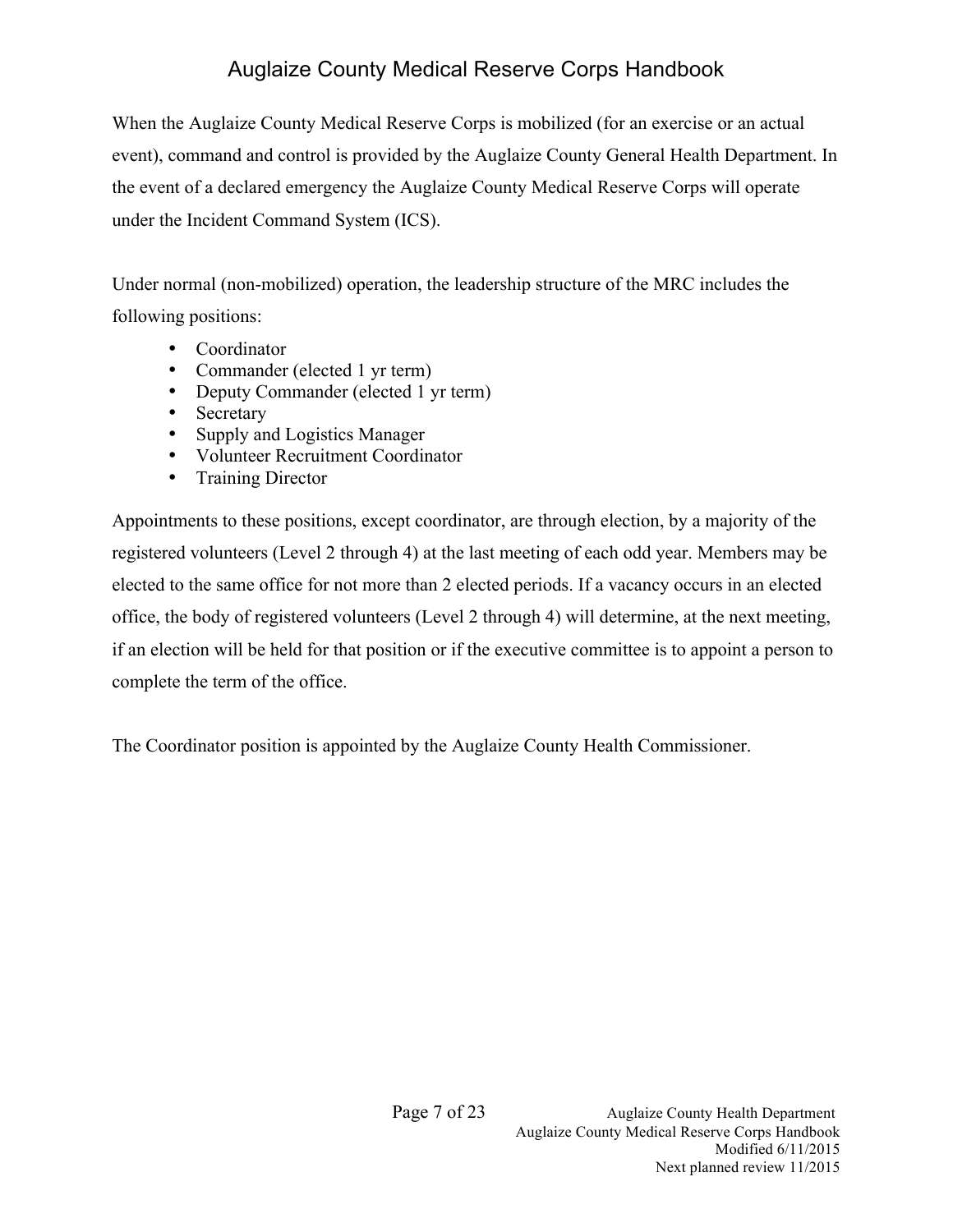## **Leadership – Roles & Responsibilities**

#### **1. Commander (elected 1 yr term)**

- a. Works closely with the Health Department MRC coordinator
- b. Conducts general meetings utilizing Robert's Rules of Order
- c. Appoints sub-committee members as needed
- d. May not serve a chair of the following committees
	- i. Communications
	- ii. Supply and Logistics
	- iii. Training and Exercise
	- iv. Volunteer Recruitment
	- v. Finance
- e. Appoints a 3 member nomination team at least six months before elections are needed.
- f. Performs duties as assigned by a majority vote of the membership.
- g. Serves in an ex-officio advisory position after term expires.

#### **2. Deputy Commander (elected 1 yr term)**

- a. Performs the duties of the Commander in the absence or disability of the Commander
- b. Coordinates MRC call down in exercises or real world situation i. Maintains the MRC member information
- c. Performs additional duties as assigned by the Commander

#### **3. Secretary**

- a. Maintains Records of all meetings
	- i. Records minutes of all general minutes
	- ii. Provides minutes by e-mail to registered members 10 days before the general meetings
	- iii. Receives minutes from committee meetings within three weeks of meeting
	- iv. Maintains copies of all committee meetings

#### **4. Supply and Logistics Manager**

- a. Maintains an inventory of supplies of the Auglaize County MRC
- b. Advises Health Department MRC coordinator of needs of MRC
- c. Presents needs of MRC purchases to the Health Department MRC coordinator
- d. Performs additional duties as assigned by the Commander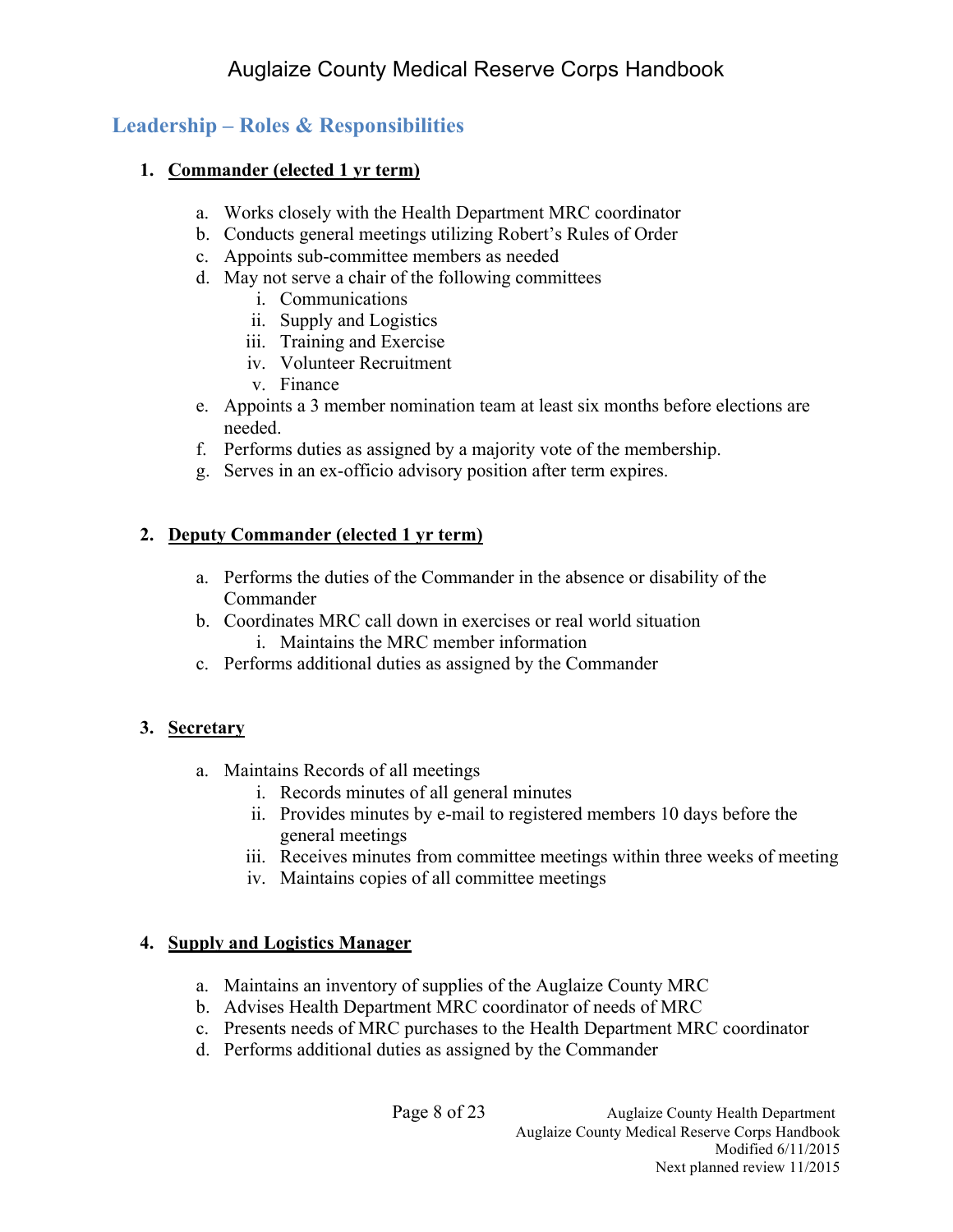#### **5. Volunteer Recruitment Coordinator**

- a. Develops plans to recruit more volunteer members
- b. Works with the Training Director to maintain membership
- c. Works with the Health Department coordinator to obtain printing supplies
- d. Performs additional duties as assigned by the Commander

#### **6. Training Director**

- a. Works with the Health Department coordinator to incorporate MRC members into health department local and Regional exercises.
- b. Develops opportunities for MRC members to serve the public.
- c. Performs additional duties as assigned by the Commander

## Membership Requirements

Assignments within the MRC will be made according to a member's current level of licensure/certification and experience. If licensed upon admission to the MRC, members are required, as a minimum, to maintain the level of licensure/certification that qualified them to join the MRC, and are required to provide proof of re-licensure/recertification when those credentials expire. A member who changes their licensure must notify the coordinator immediately. The MRC will not pay for re-licensure or recertification fees, although exceptions may be made when certifications are obtained as part of a MRC training course. Exceptions to the re-licensure/recertification requirement may be made by the Coordinator.

MRC members *who are not working in the medical field* are required to provide references for the MRC's assistance during evaluation. Assignments will be based on range of experience, desired types of assignments, and actual open assignments in the event of deployment.

MRC members must be at least eighteen years of age. United States citizenship is not required; however, valid proof of residence must be presented upon request of the Auglaize County Medical Reserve Corps.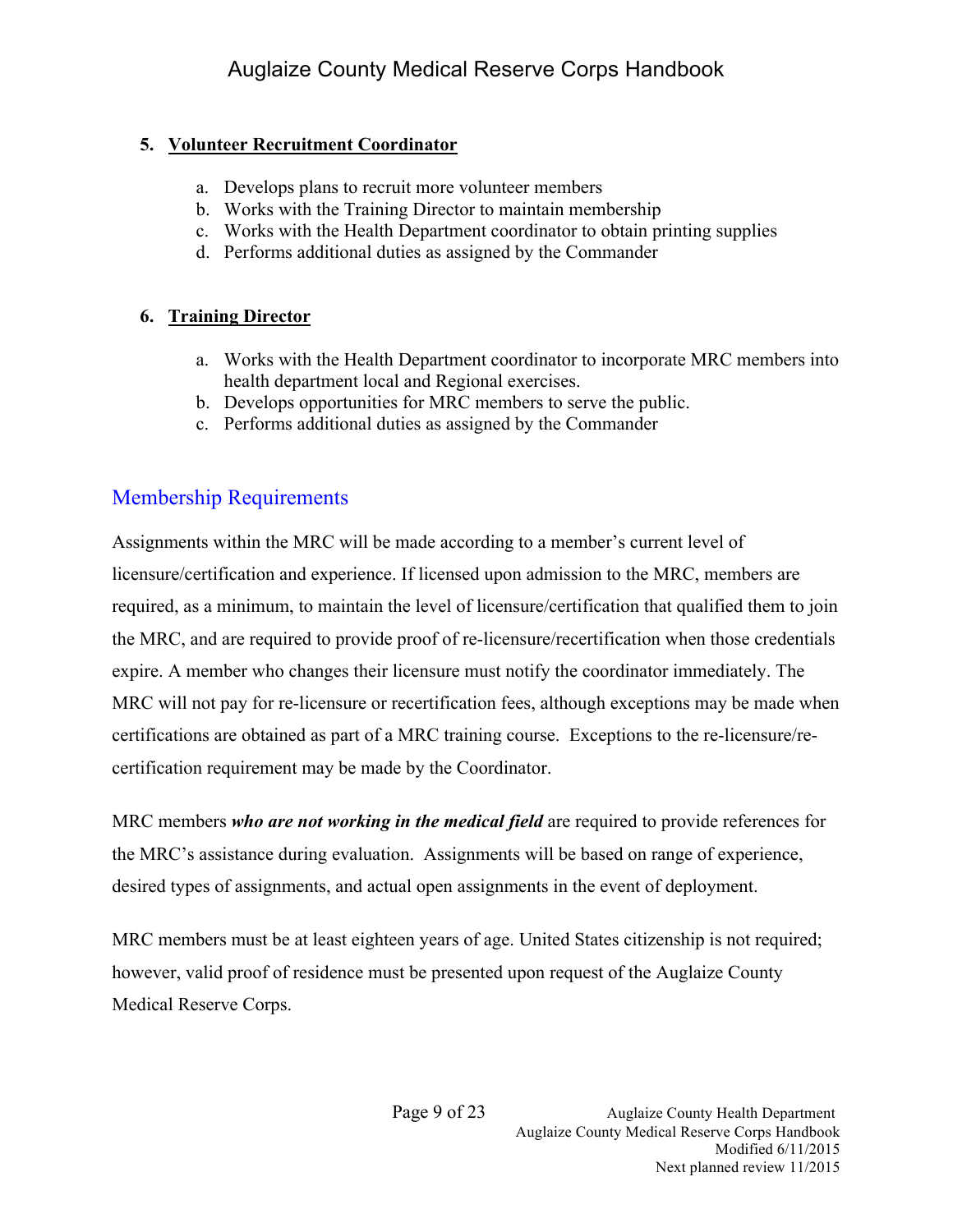Members are required to maintain a valid Ohio driver's license (or valid Ohio photo I.D.) and remain free of felony and misdemeanor convictions.

Members are required to sign the "Code of Conduct" and must abide by it during their service in the MRC. In addition, members must maintain their uniforms, supplies, and equipment in an appropriate and organized manner, ensuring they are ready for mobilization when asked.

The Auglaize County MRC does not discriminate in regard to race, gender, ethnicity, or physical capability. MRC members may, however, be assigned responsibilities that are appropriate given their race, gender, ethnicity, or physical capabilities (for example, a male may be assigned to care for male patients and a Spanish-speaking member may be assigned to assist Spanishspeaking persons).

The Coordinator will maintain files on each member and is responsible for periodic audits to ensure licenses and certifications remain current.

The Coordinator's files must also contain proof that members have been vaccinated against Hepatitis B and that they have a current (within 12 months) negative TB test. In cases where a member tests positive on a TB skin test the member will be referred for a chest X-ray to confirm a negative TB status.

> Page 10 of 23 Auglaize County Health Department Auglaize County Medical Reserve Corps Handbook Modified 6/11/2015 Next planned review 11/2015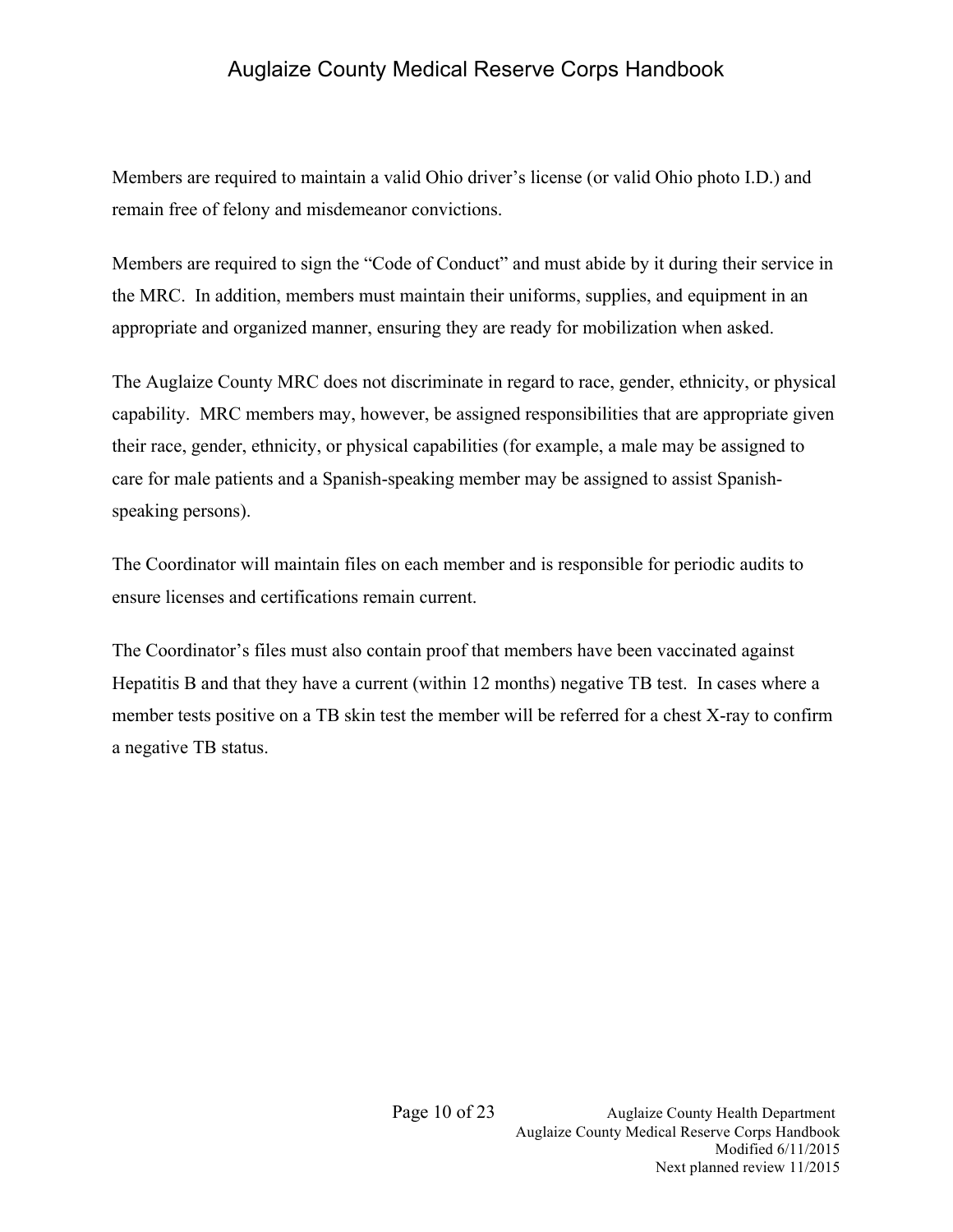Members entering the Auglaize County Medical Reserve Corps must:

- 1. Register with the Auglaize County Medical Reserve Corps on line at www.medicalreservecorps.gov or by calling the MRC Coordinator at the Auglaize County Health Department at 419-738-3410.
- 2. Complete the "Auglaize County Medical Reserve Corps Volunteer Registration" form.
- 3. Present a copy of credentials if currently licensed or proof of abilities to perform tasks helpful to the function of the Auglaize County Medical Reserve Corps.
- 4. Be approved by the Health Commissioner of the Auglaize County Health Department.
- 5. Within one year of becoming a volunteer present proof that member has been vaccinated against Hepatitis B
- 6. Present proof yearly that member has a current negative TB test. In cases where a member tests positive on a TB skin test the member will be referred for a chest X-ray to confirm a negative TB status.
- 7. Participate in the "Introduction to the Auglaize County Medical Reserve Corps" within 6 months of acceptance as a member (no cost to volunteer).
- 8. Receive identification card from the Office of Homeland Security and Emergency Management after completion of "Introduction to the Auglaize County Medical Reserve Corp" (no cost to volunteer).
- 9. Submit an approved FEMA certificate for completing the on-line course IS 700 NIMS – Introduction to the National Incident Management System (http://training.fema.gov/is/courseoverview.aspx?code=IS-700.a) within 6 months of acceptance into membership of the AugCoMRC (no cost to volunteer).
- 10. Participate in the "Are you Ready?" course provided by the Auglaize County Medical Reserve Corps within 6 months of becoming a member of the Auglaize County Medical Reserve Corps or document independent study in personal and family preparedness for emergencies (no cost to volunteer).
- 11. Submit a plan to the Auglaize County Medical Reserve Corps documenting that the member has a personal and family preparedness plan in place within 6 months after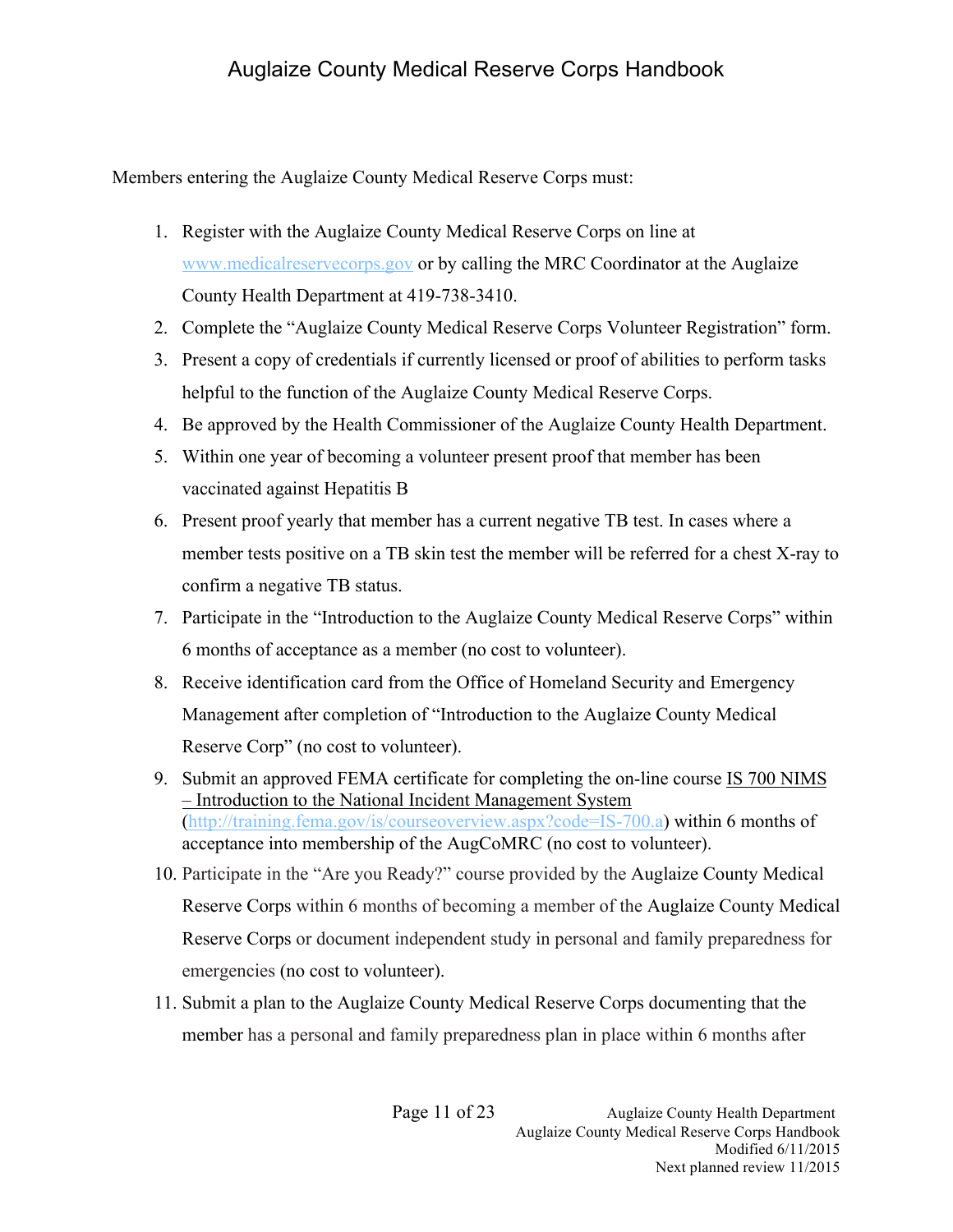completing the "Are you Ready?" program or after independent study (no cost to volunteer).

- 12. Submit an approved FEMA certificate for completing the on-line course IS 100 ICS Introduction to Incident Command (http://training.fema.gov/is/courseoverview.aspx?code=IS-100.b) within 12 months of acceptance into membership of the AugCoMRC (no cost to volunteer).
- 13. Present a certificate for completing the on-line course IS 200 ICS for Single Resources and Initial Action Incidents (http://training.fema.gov/is/courseoverview.aspx?code=IS-200.b) within 12 months of acceptance into membership of the AugCoMRC (no cost to volunteer).
- 14. Apply for and participate in Basic Disaster Life Support (BDLS) course when the opportunity arises (course fee paid for by Health Department with prior approval and after course completion certificate presented)
- 15. Attend no less then 50% of the quarterly scheduled meetings each year.
- 16. Renew approved training as determined by the Auglaize County Medical Reserve Corps or the Ohio MRC (OMRC).
- 17. Meet OMRC training requirements when presented in the future.

## Auglaize County MRC Advisory Board

The Auglaize County MRC Advisory Board will be composed of members of the Auglaize County Local Emergency Planning Committee (LEPC) and other non-LEPC agencies. Minimum membership will include one representative each from the Auglaize County Health Department,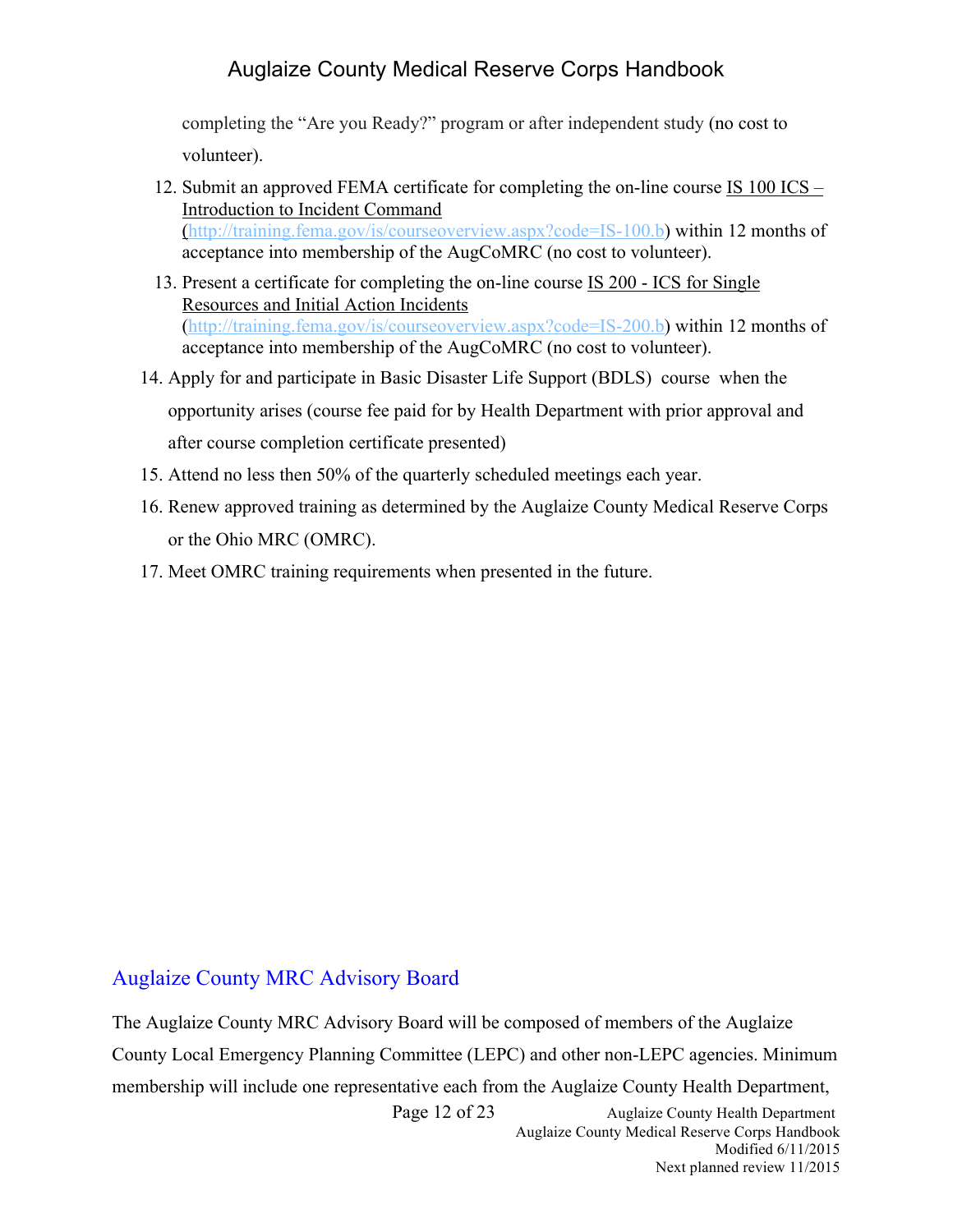Auglaize County EMA, Joint Township District Memorial Hospital, Auglaize County American Red Cross Chapter, Mental Health and Recovery Services Board of Allen, Auglaize, and Hardin Counties, Auglaize County Commissioner's Office, and LEPC members appointed by the Chair of the LEPC one each representing Fire, EMS, Law Enforcement, business and the general public.

Board members will be appointed for a term of two-years. Terms of members from Auglaize County Health Department, Auglaize County EMA, Joint Township District Memorial Hospital, Auglaize County American Red Cross Chapter, Mental Health and Recovery Services Board of Allen, Auglaize, and Hardin Counties will expire August  $31<sup>st</sup>$  of the even numbered years, and the terms of members from Commissioner's Office, and LEPC members appointed by the Chair of the LEPC will expire August  $31<sup>st</sup>$  of the odd numbered years.

The Board will meet a minimum of twice a year, following the regularly scheduled meetings of the Auglaize County LEPC. The location of the Auglaize County Medical Reserve Corps Advisory Board meeting will be at the Auglaize County Administration Building, unless otherwise announced by the Chair of the LEPC. Auglaize County MRC members are invited but not required to attend.

The Board will review the updates/revisions of Auglaize County MRC's current status and update the MRC's Strategic Plan to ensure the MRC continues to progress within the parameters of its Mission Statement. The Board will advise the Health Commissioner of community needs and suggest new initiatives to benefit Auglaize County and the member communities under the Citizen Corps Council program.

Members of the Board are encouraged to attend the Auglaize County Medical Reserve Corps member orientation, meetings, and training sessions.

#### MRC Member Standards

The Coordinator will maintain files on each member and is responsible for periodic audits to ensure licenses and certifications remain current.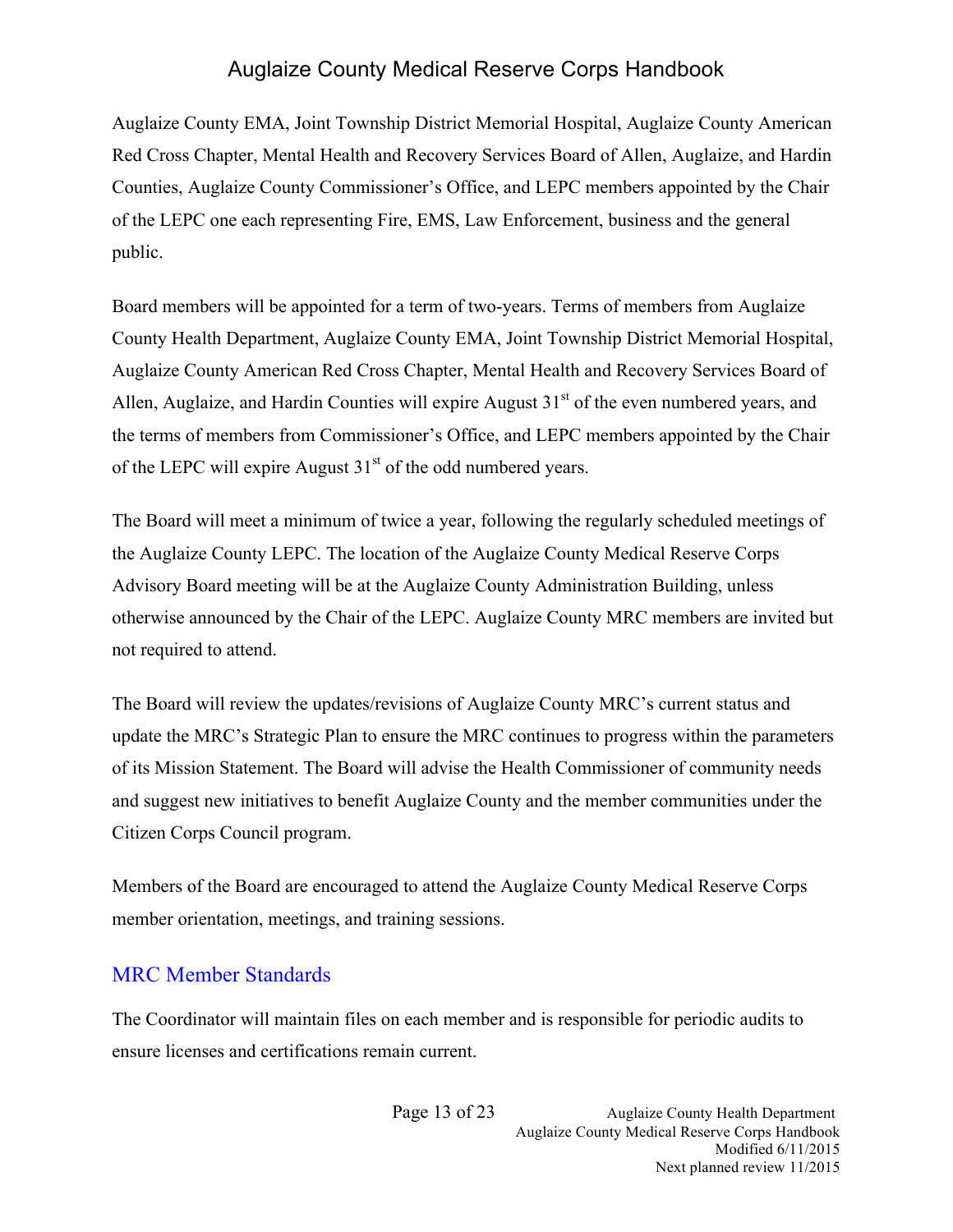The Coordinator's files must also contain proof that members have been vaccinated against Hepatitis B and that they have a current (within 12 months) negative TB test. In cases where a member tests positive on a TB skin test the member will be referred for a chest X-ray to confirm a negative TB status.

Members must be appropriately trained and licensed or certified for the duties to which they will be assigned as part of the MRC. The Coordinator will maintain files on each member and is responsible for periodic audits to ensure licenses and certifications remain current.

The Coordinator's files must also contain proof that level 3 and 4 members have been vaccinated against Hepatitis B and that they have a current (within 12 months) negative TB test. In cases where a member tests positive on a TB skin test the member will be referred for a chest X-ray to confirm a negative TB status.

## MRC Membership Levels

All new members must complete LEVEL 1 even those person who wish to be placed on the "Surge" volunteers list. Surge volunteers are called before the general public is asked to responds.

#### **LEVEL 1**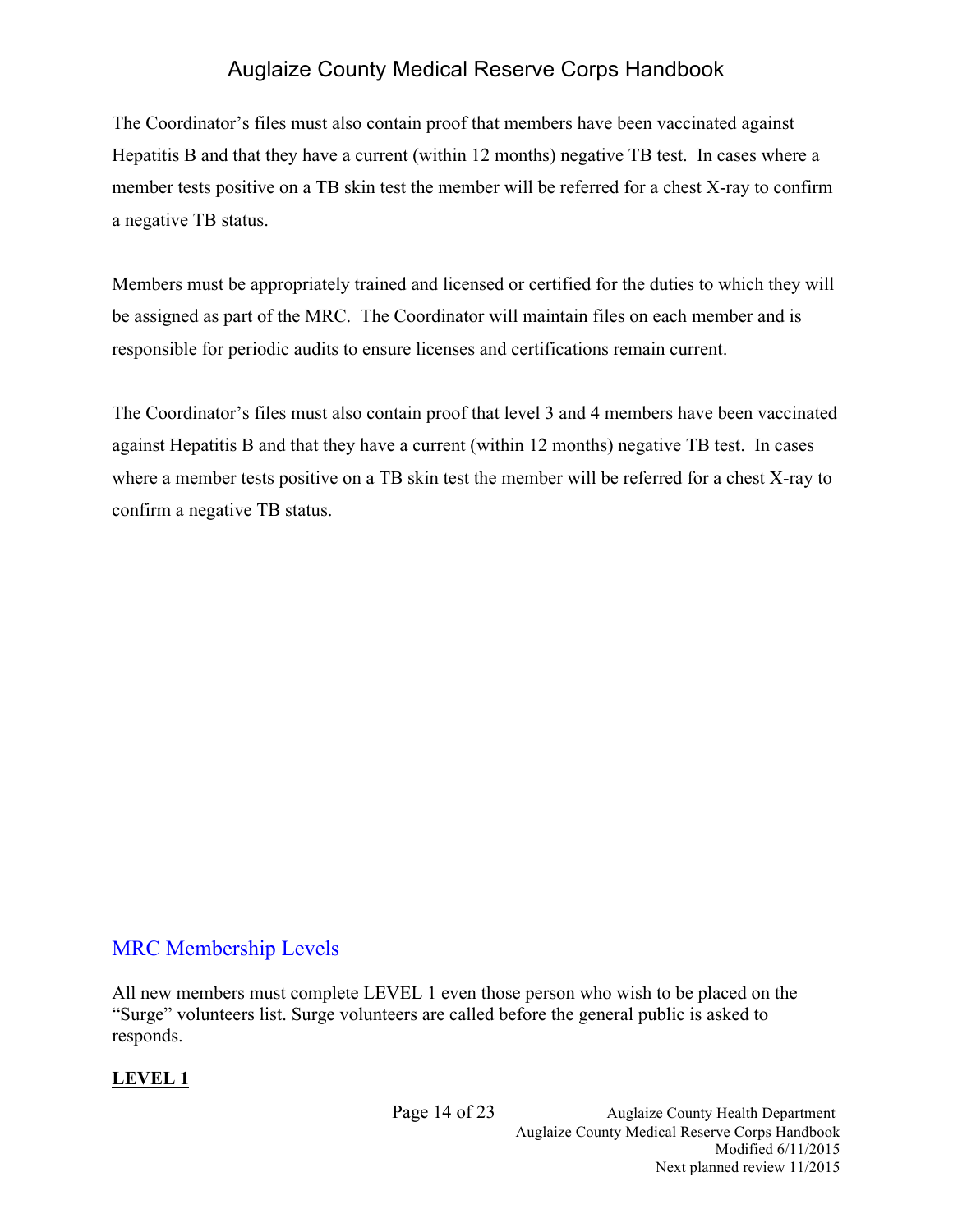- 1. Auglaize County Medical Reserve Corps (ACMRC) Volunteer Registration" form
- 2. Code of Conduct
- 3. VRC skill sheet
- 4. Level 1 volunteer will be offered training and on-line courses. They may not participate in exercises or other experiences that may involve liability.

## **LEVEL 2**

- 1. Background check Approved
- 2. Registered on www.OhioResponds.gov
- 3. FEMA certificate of completion IS 700 NIMS course/registered on www.OhioResponds.gov
- 4. "Introduction to the Medical Reserve Corps" course.
- 5. "Are you Ready" course and personal and family preparedness plan
- 6. Initial License check verified OR proof of abilities to perform tasks helpful to the function of the ACMRC.
- 7. Approved by the Health Commissioner of the Auglaize County Health Department.
- 8. MRC ID badge
- 9. Proof on file of Hepatitis B series vaccination.
- 10. Proof on file of a current negative TB test. Skin or X-Ray
- 11. Attends at least two quarterly meetings or one quarterly meeting and one exercise in each twelve month period.

## **LEVEL 3**

- 1. registered on https://www.mrc.train.org/DesktopShell.aspx
- 2. FEMA certificate on file for completing IS 100 Introduction to Incident Command,
- 3. FEMA certificate on file for completing IS 200 ICS for Single Resources and Initial Action Incidents.
- 4. Officer or chair of committee in last three years.

#### **LEVEL 4**

- 1. Officer or chair of committee in last two years.
- 2. Completes 3 extra courses on the Ohio MRC approved course list.
	- a. Go to www./auglaizehealth.org/MRC for current list of approved on-line courses.
	- b. OR petition Auglaize Co. MRC coordinator for approval of course

#### **RENEWAL**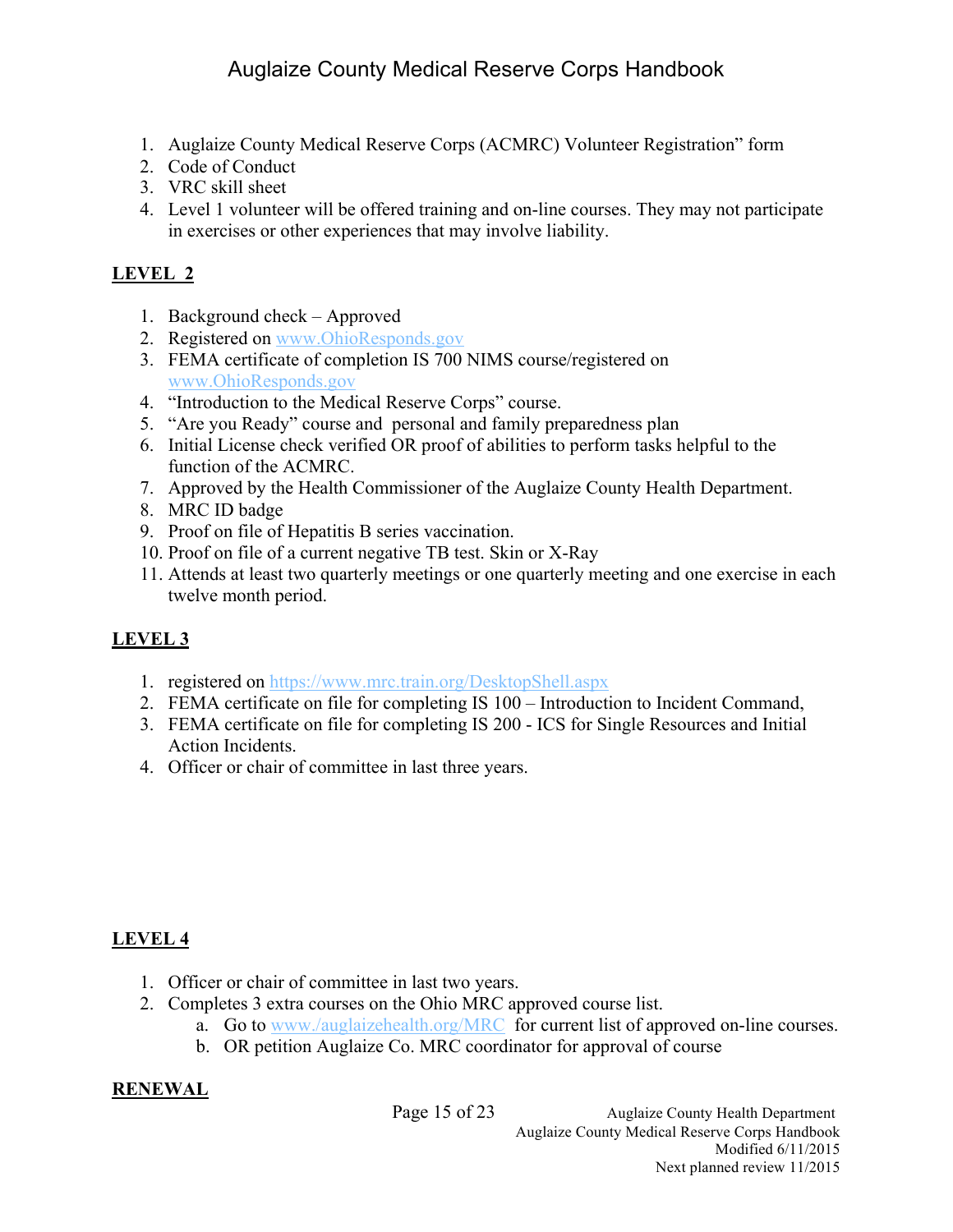To maintaining level must complete one approved FEMA, one line course; participate in one approved exercise; one approved State course; or complete one approved classroom course. All courses must be approved by the County coordinator or the OMRC office.

#### Legal and Liability Issues

Ohio Revised Code 121.404 provides liability protection to registered Ohio Citizen Corps (including Ohio Medical Reserve Corps) volunteers during local, state or federally declared emergencies, disasters, drills and trainings. The statute also exempts a registered volunteer's personal information on the Ohio Citizen Corps Database from public disclosure. (See Appendix B for full version of the law)

#### Workers Compensation and Insurance

Auglaize County Medical Reserve Corps members are not covered by workers compensation or health insurance when performing MRC activities unless under an approved activation by a declared emergency. There are no provisions to maintain such coverage for MRC volunteers to date. It is strongly suggested that MRC members ensure they have adequate health insurance coverage to protect themselves against financial loss should an accident or injury require medical care or result in loss of wages.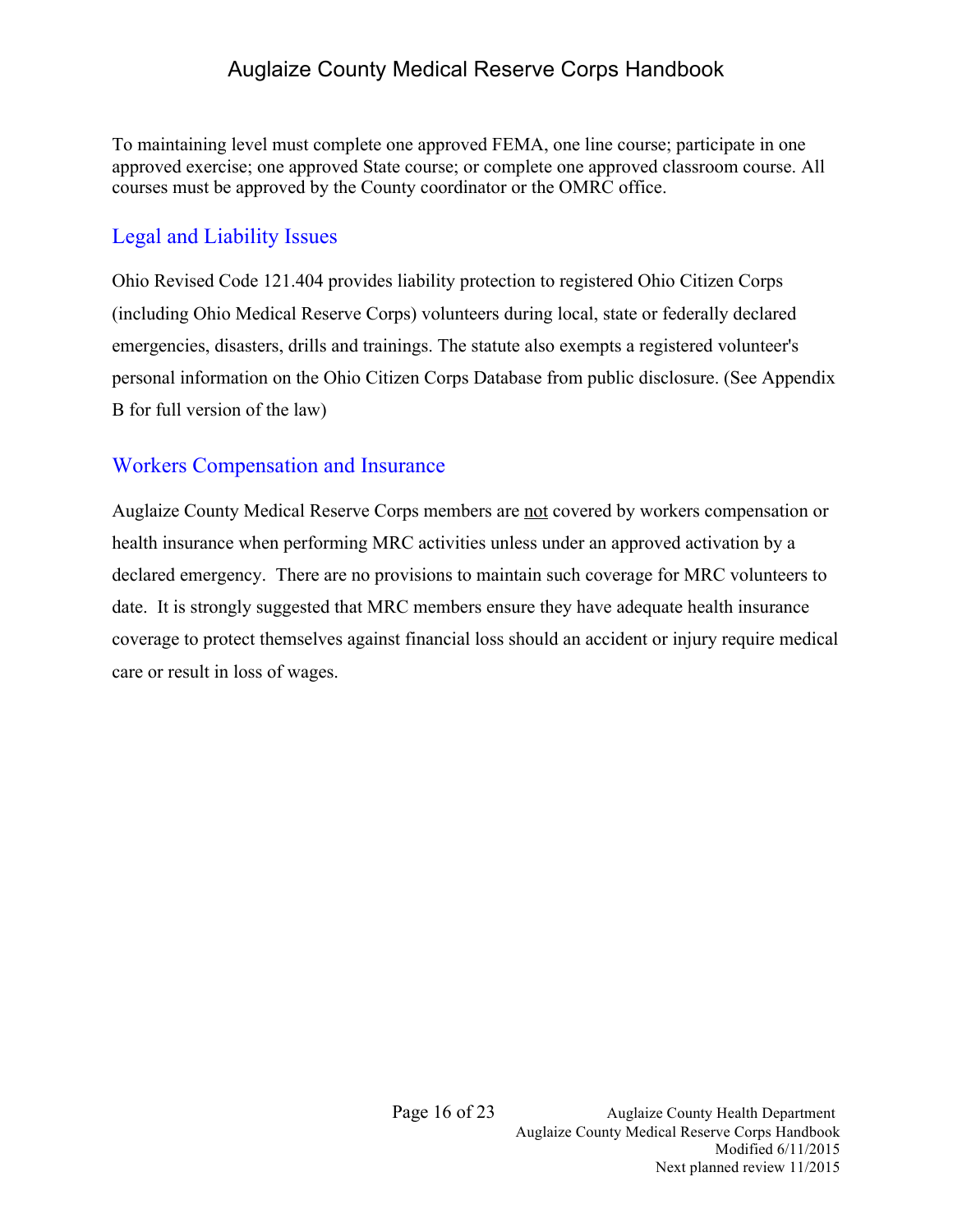#### **Appendix A**

#### CODE OF CONDUCT

In all Medical Reserve Corps activities, all volunteers of the Auglaize County Medical Reserve Corps shall meet the following standards of conduct.

#### A VOLUNTEER SHALL NOT:

- 1. Authorize the use of or use for the benefit or advantage of any person, the name, emblem, endorsement, services, or property of the Medical Reserve Corps.
- 2. Accept or seek on behalf of any person, any financial advantage or gain of other than nominal value offered as a result of the Volunteer or staff member's affiliation with the Medical Reserve Corps.
- 3. Publicly utilize any Medical Reserve Corps affiliation in connection with the promotion of partisan politics, religious matter, or positions on any issue not in conformity with the official position of the Medical Reserve Corps.
- 4. Disclose any confidential Medical Reserve Corps information that is available solely as a result of the volunteer or staff member's affiliation with the Medical Reserve Corps, to any person not authorized to receive such information, without the express authorization of the Medical Reserve Corps.
- 5. Knowingly take any action or make any statement intended to influence the conduct of the Medical Reserve Corps in such a way as to confer any financial benefit on any person, corporation, or entity in which the individual has significant interest or affiliation.
- 6. Operate or act in any manner that is contrary to the best interest of the Medical Reserve Corps.
- 7. No volunteer shall self-deploy.

 $\mathcal{L}_\text{max}$ 

#### **Certification**

I, \_\_\_\_\_\_\_\_\_\_\_\_\_\_\_\_\_\_\_\_\_\_\_\_\_\_, a volunteer for the Auglaize County Medical Reserve Corps, have read and understand the Code of Conduct of the Medical Reserve Corps and agree to comply with the code as it is set forth above.

Signature Date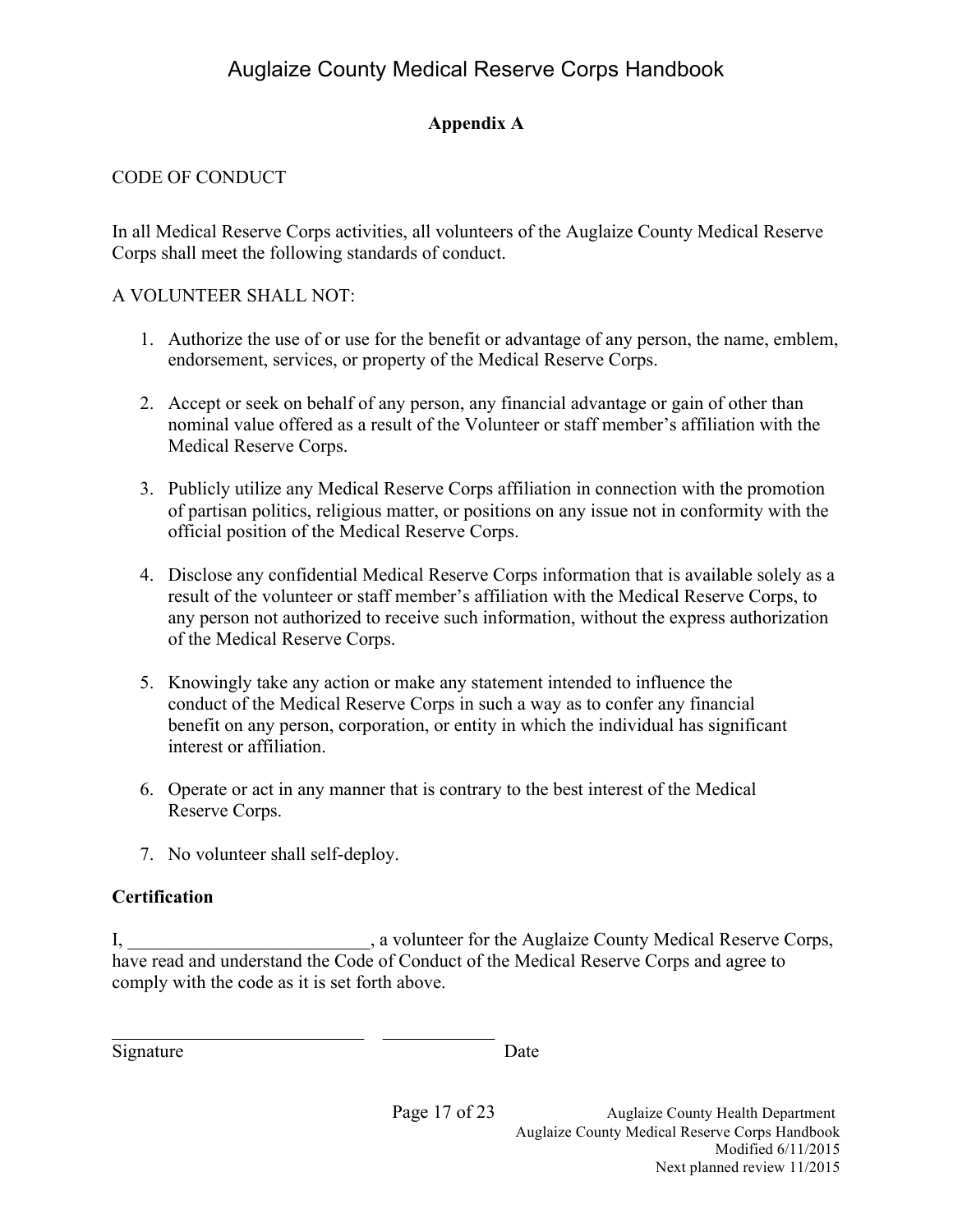## **Appendix B**

#### **Ohio Revised Code 121.404 [§ 121.40.4] § 121.404. Statewide system for volunteers to respond to emergencies.**

(A) The Ohio community service council shall advise, assist, consult with, and cooperate with agencies and political subdivisions of this state to establish a statewide system for recruiting, registering, training, and deploying the types of volunteers the council considers advisable and reasonably necessary to respond to an emergency declared by the state or political subdivision.

(B) A registered volunteer is not liable in damages to any person or government entity in tort or other civil action, including an action upon a medical, dental, chiropractic, optometric, or other health-related claim or veterinary claim, for injury, death, or loss to person or property that may arise from an act or omission of that volunteer. This division applies to a registered volunteer while providing services within the scope of the volunteer's responsibilities during an emergency declared by the state or political subdivision or in disaster-related exercises, testing, or other training activities, if the volunteer's act or omission does not constitute willful or wanton misconduct.

(C) The Ohio community service council shall adopt rules pursuant to Chapter 119. of the Revised Code to establish fees, procedures, standards, and requirements the council considers necessary to carry out the purposes of this section.

(D)

(1) A registered volunteer's status as a volunteer, and any information presented in summary, statistical, or aggregate form that does not identify an individual, is a public record pursuant to section 149.43 of the Revised Code.

(2) Information related to a registered volunteer's specific and unique responsibilities, assignments, or deployment plans, including but not limited to training, preparedness, readiness, or organizational assignment, is a security record for purposes of section 149.433 [149.43.3] of the Revised Code.

(3) Information related to a registered volunteer's personal information, including but not limited to contact information, medical information, or information related to family members or dependents, is not a public record pursuant to section 149.43 of the Revised Code.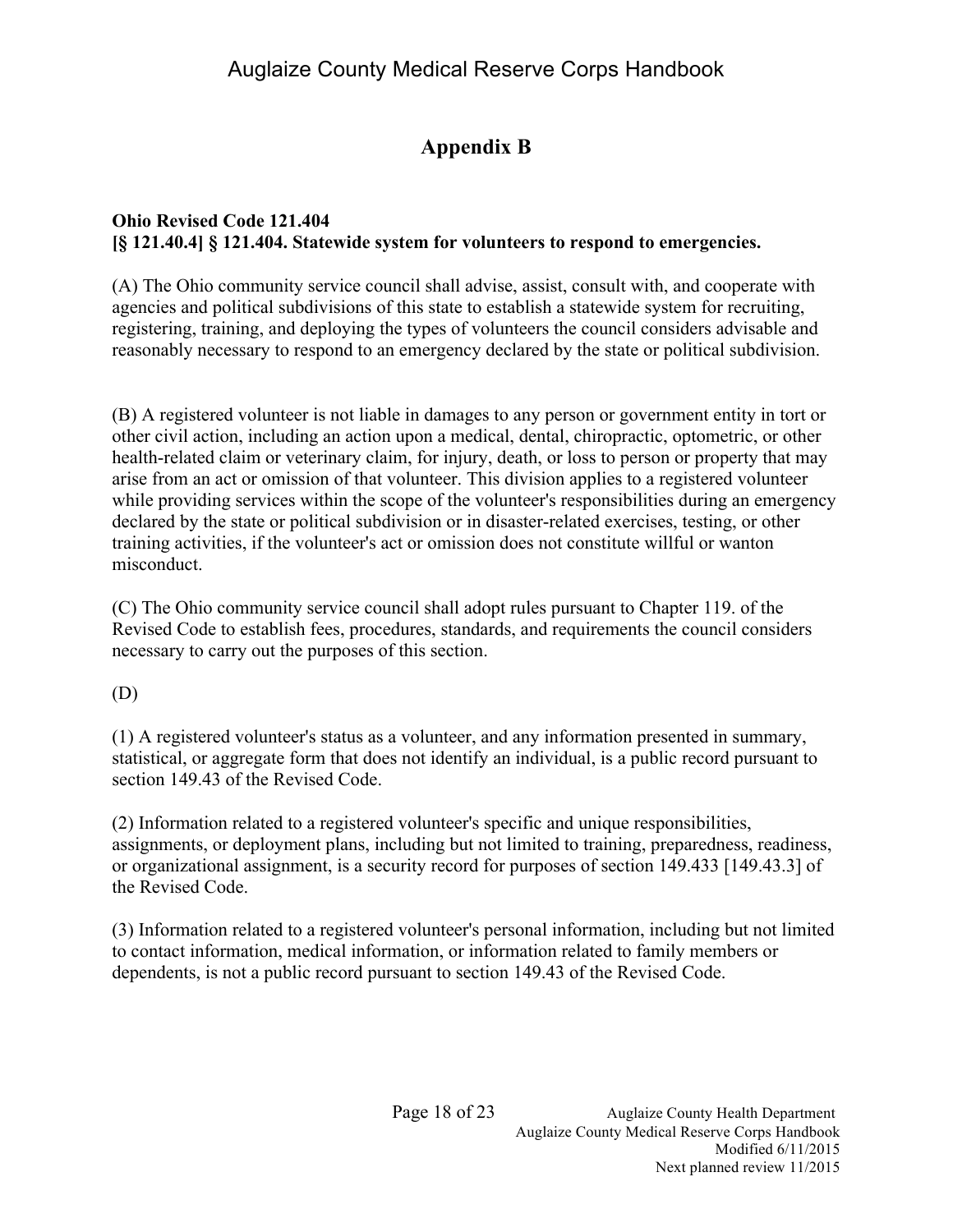(E) As used in this section and section 121.40 of the Revised Code:

(1) "Registered volunteer" means any individual registered as a volunteer pursuant to procedures established under this section and who serves without pay or other consideration, other than the reasonable reimbursement or allowance for expenses actually incurred or the provision of incidental benefits related to the volunteer's service, such as meals, lodging, and childcare.

(2) "Political subdivision" means a county, township, or municipal corporation in this state.

HISTORY: 151 v S 9, § 1, eff. 4-14-06.

More information: http://codes.ohio.gov/orc/121

#### **Rules for Registration of volunteers.**

A. The purpose of these rules is to prescribe procedures, standards, and requirements necessary for the Ohio community service council ("OCSC") to establish and maintain a system for recruiting, registering, training and deploying all types of volunteers.

1. A "registered volunteer" will be eligible to assist local political subdivision, state or federal officials during an emergency declared by the state or political subdivision of in disaster related exercises, testing, or other training activities.

2. In accordance with the state emergency operations plan, the Ohio emergency management agency will notify OCSC of requests for registered volunteers and OCSC will identify those registered volunteers having the specific skills in the specific region requested.

B. A volunteer must apply for "registered volunteer" status with the OCSC in one of the following three prescribed manners:

1. Online Registration:

a. A volunteer may apply for registered volunteer status by completing an online application found on the OCSC web page.

b. The online application requires the completion of an OCSC approved training course and the submission and subsequent verification of the volunteer's credentials by OCSC.

c. The volunteer shall also complete a self-attestation form.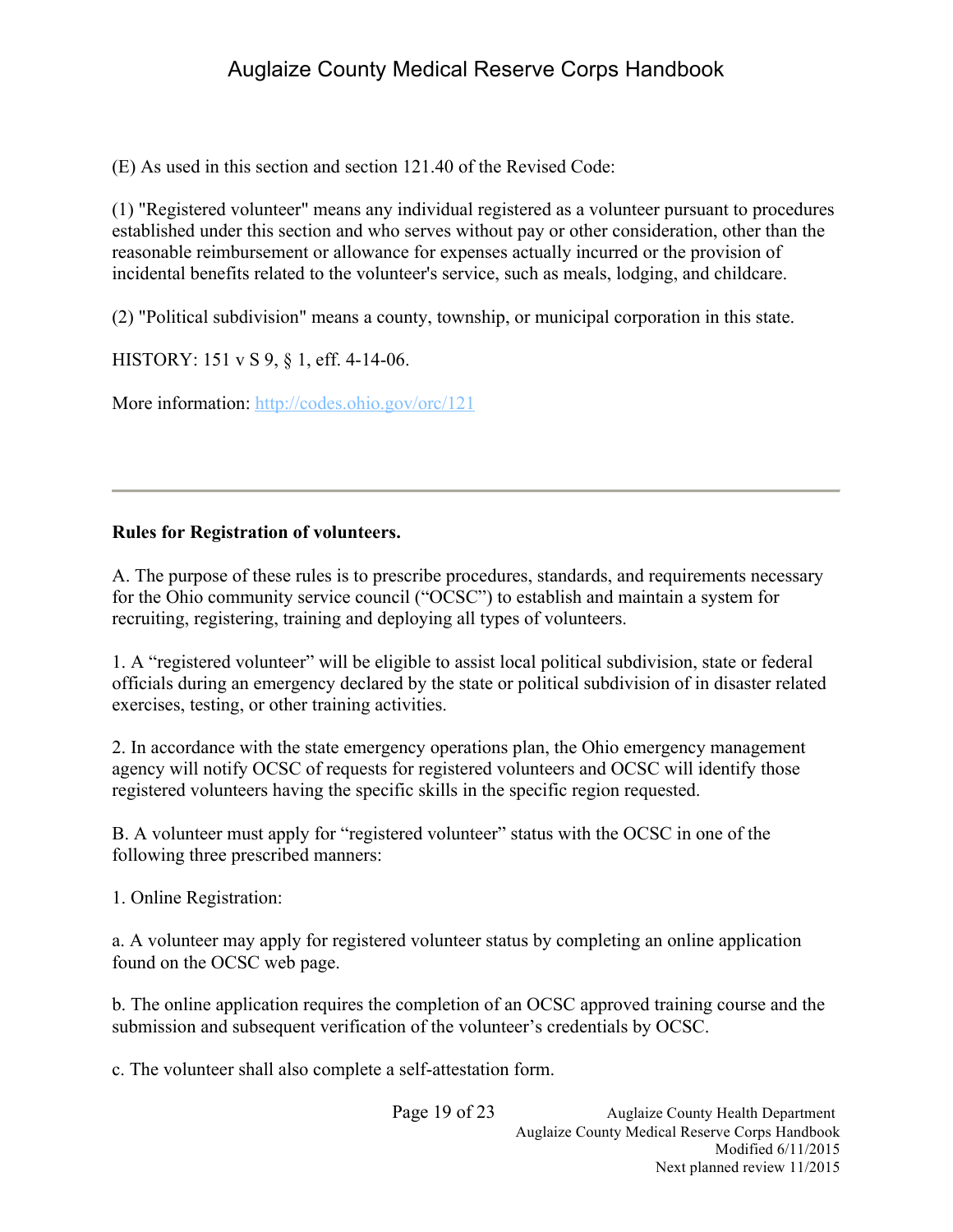2. Written Application:

a. A volunteer may apply for registered volunteer status by completing a written application provided by OCSC.

b. The written application requires the completion of an OCSC approved training course and the submission and subsequent verification of the volunteer's credentials by OCSC.

c. The volunteer shall also complete a self-attestation form.

3. Onsite In-Person Application

a. A volunteer may apply for registered volunteer status by completing an application at a location identified by OCSC.

b. The application requires the completion of an OCSC approved on-site training course and the submission and subsequent verification of the volunteer's credentials by OCSC.

c. The volunteer shall also complete a self-attestation form from and by OCSC.

C. Criteria for volunteers.

1. A volunteer shall be no less than 18 (eighteen) years of age on the day of the volunteer's application.

2. A volunteer must satisfactorily complete an OCSC approved training course prior to being registered.

a. Training will be valid for three years.

b. Upon completion of the third year as a registered volunteer, a registered volunteer shall satisfactorily complete an updated or refresher OCSC approved training course.

c. This training shall be completed between the third and fourth year after a volunteer attains registered status.

3. A comprehensive listing of all approved training courses will be maintained on the OCSC web site and only by those courses approved by OCSC shall qualify as approved trainings.

Page 20 of 23 Auglaize County Health Department Auglaize County Medical Reserve Corps Handbook Modified 6/11/2015 Next planned review 11/2015 4. By completing all required criteria, and upon verification by OCSC of an applicant's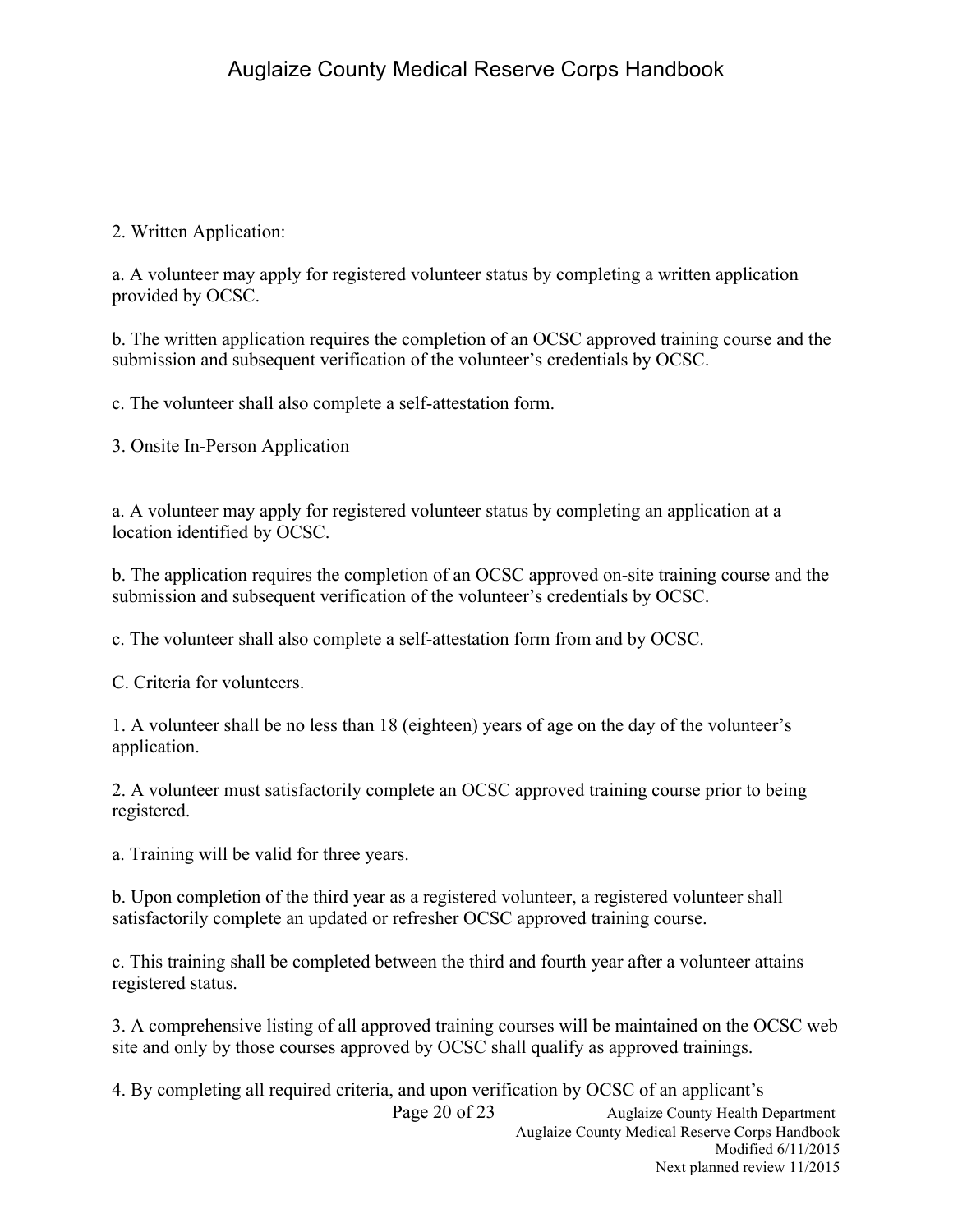credentials and identity, an applicant becomes a "registered volunteer" in the OCSC database.

5. At the discretion of the OCSC, a registered volunteer may be required to submit to a comprehensive background check administered by the Ohio bureau of criminal investigation and identification or designated investigative agency.

D. Conditions for placement in inactive status from database.

1. If registered volunteer status is based on the retention of a professional license/certificate, such registered volunteer shall be inactivated from the database when the professional license/certificate expires or is suspended or revoked.

2. A registered volunteer shall be inactivated from the database if registered status was obtained through false or deceitful information in the application process or during required training.

3. A registered volunteer shall be inactivated from the database if the registered volunteer demonstrates conduct inconsistent with that of a registered volunteer. Such conduct shall be construed by OCSC and may include any behavior deemed detrimental to the goals and mission of OCSC's registered volunteers program.

4. A registered volunteer shall be inactivated from the database if the registered volunteer receives consistently unsatisfactory performance evaluations and is deemed unsuitable for future deployment by OCSC.

5. A registered volunteer shall be inactivated if the registered volunteer fails to complete an updated or refresher OCSC approved training.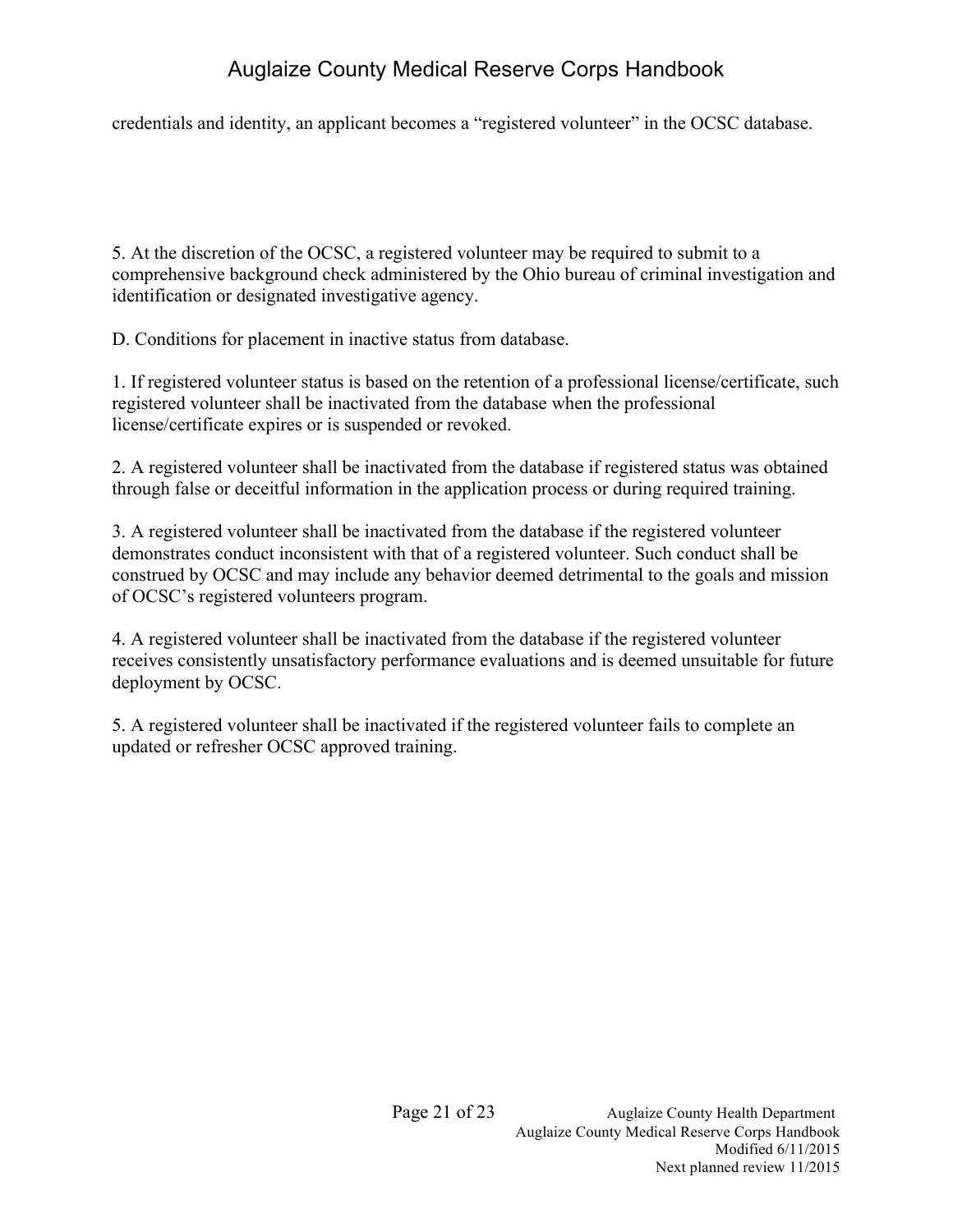## **Appendix C**



## *What is TRAIN?*

TRAIN is a learning management system with a centralized, searchable database of courses relevant to public health.

Through TRAIN, users have access to hundreds of public health courses from nationally recognized course providers. These courses are offered in the form of web-based learning, on-site learning, and satellite broadcasts.

A user can browse this course listing or perform a search by keyword, subject area, course provider, or competency.

Learning is captured in the form of an online transcript. This personal, printable course transcript is maintained for every registered user.

The database of learner records can be queried to generate tailored reports with regard to course rosters and individual learning, making TRAIN a valuable tool for the management of public health workforce/volunteer development.

A Prepared Public Health Workforce Begins with TRAIN

*TRAIN benefits the field of Public Health...*

- Training is offered in 42 subject areas
- ! Through TRAIN, skills and competencies are built
- ! Course providers across the nation post their courses on TRAIN, making hundreds of learning opportunities available
- ! Varied modalities of training are accessible
- Each registered user has a personal transcript
- ! TRAIN is continually being upgraded to better meet needs that are expressed

#### *MRC TRAIN Coordinators can …*

- ! Establish a training plan specific to their MRC unit using existing courses
- Post training opportunities online
- Capture participation in MRC competency-based training
- ! Utilize pre and post test measures
- ! Share resources with other TRAIN states and affiliates

Page 22 of 23 Auglaize County Health Department Auglaize County Medical Reserve Corps Handbook Modified 6/11/2015 Next planned review 11/2015